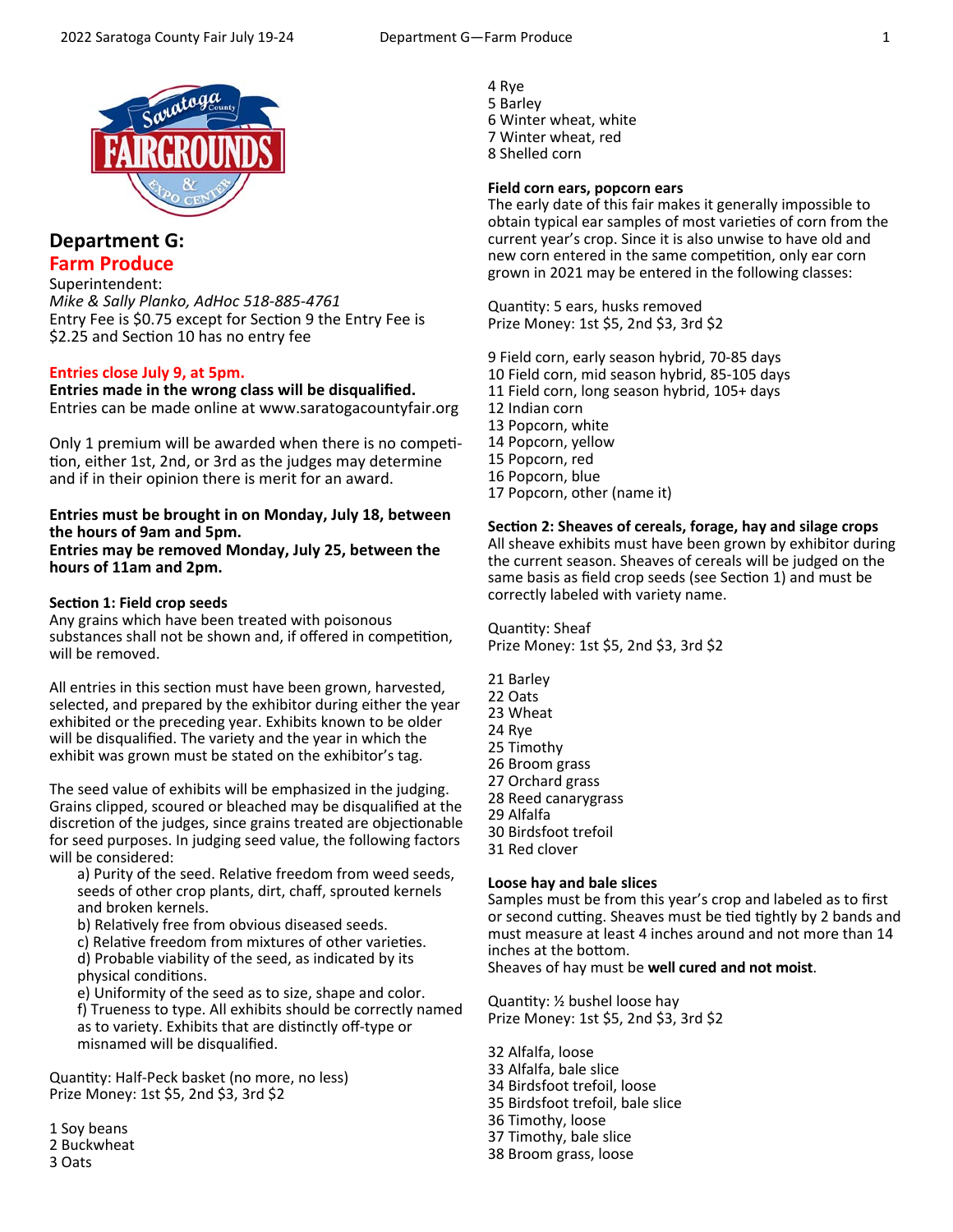#### (Dept. G, Section 2 continued from previous page)

39 Broom grass, bale slice 40 Orchard grass, loose 41 Orchard grass, bale slice 42 Mixed hay, loose 43 Mixed hay, bale slice

#### **Square bale compeƟƟon, hay and straw**

Consideration will be given to variety composition (grass/ legume), weight, twine tightness, overall appearance in color and bale quality.

#### Prize Money: 1st \$10 2nd \$5

44 1st cutting hay 45 2nd cutting hay 46 Rye straw

#### **Silage corn**

Quantity: 6-8 stalks List variety and seed company.

#### Prize Money: 1st \$5, 2nd \$3, 3rd \$2

47 Early season hybrid, 70-85 days relative maturity 48 Mid season hybrid, 85-105 days relative maturity 49 Long season hybrid, 105+ days relative maturity

#### Prize Money: 1st \$10, 2nd \$5

50 Tallest corn stalk A single stalk of corn potted in a 5‐gallon bucket

#### Prize Money: 1st \$5 2nd \$3 3rd \$2

51 Field corn

Three ears of corn, 2021 crop, with husks removed. Prizes will be paid for heaviest, second heaviest, and third heaviest ears.

#### Prize Money: 1st \$5, 2nd \$3, 3rd \$2

#### 52 Haylage

Quantity: Entry must be a 3 lb. sample displayed in a clear plastic bag and tied. Entry must contain 65% moisture or less.

#### Prize Money: 1st \$5, 2nd \$3, 3rd \$2

#### 53 Corn silage

Quantity: Entry must be a 3 lb sample displayed in a clear plastic bag and tied. Entry must contain 75% moisture or less.

#### **Section 3: Vegetables**

All vegetables must be plainly labeled. Varieties distinctly off type will be disqualified. Judging will be based on free‐ dom from injury, uniformity in shape, size and color and of the best market size and quality.

All vegetables must be grown by exhibitor. Vegetable plants should be entered in Section 4.

Sweet corn must be picked from the stalk and husks re‐ moved. Onions must be clean and dried, but not peeled. 1-inch tops must be left on beets and carrots and radishes. Exhibitors should remove stems from tomatoes. Due to early fair date, winter squash entries are for prior year's harvest.

#### Prize Money: 1st \$5, 2nd \$3, 3rd \$2

60 Asparagus, 5 stalks 61 Beans‐snap, green, 12 pods, name variety 62 Beans‐snap, yellow, 12 pods, name variety 63 Beans‐Romano, 12 pods 64 Beets, 5 red, name variety 65 Beets, 5 golden, name variety 66 Beets, 5 other, name variety 67 Broccoli head, name variety 68 Cabbage, red head, name variety 69 Cabbage, green head, name variety 70 Carrots, 5 orange, name variety 71 Carrots, 5 other, name variety 72 Cauliflower head, name variety 73 Chard, silver stem, bunch, name variety 74 Chard, red stem, bunch, name variety 75 Chard, rainbow stems, bunch, name variety 76 Corn, sweet, 5 ears, name variety 77 Cucumbers, 3 slicers, name variety 78 Cucumbers, 3 burpless, name variety 79 Cucumbers, 3 pickling, name variety 80 Eggplant 81 Garlic, 5 stalks without stems, name variety 82 Greens, bunch, name variety 83 Kale, bunch, name variety 84 Kohlrabi, 3, name variety 85 Lettuce head, green leaf, name variety 86 Lettuce, head, red leaf, name variety 87 Lettuce, head, oak leaf, name variety 88 Lettuce, head, romaine, name variety 89 Lettuce, head, butterhead/bibb, name variety 90 Lettuce, head, crisphead, name variety 91 Leeks, 5, name variety 92 Onions, 5 white 93 Onions, 5 yellow 94 Onions, 5 red 95 Onions, 5 Spanish 96 Onion, bunching, 1 bunch 97 Peas, shell, 12 pods, name variety 98 Peas, sugar snap, 12 pods, name variety 99 Peas, snow, 12 pods, name variety 100 Peppers, 3 sweet green bell, name variety 101 Peppers, 3 sweet red bell, name variety 102 Peppers, 3 sweet other, name variety 103 Peppers, 3 hot, name variety 104 Radishes, 12 red, name variety 105 Radishes, 12 other, name variety 106 Rhubarb, 5 stalks, tops off & tied 107 Scallions, 5 any variety 108 Shallots, 5 any variety 109 Summer Squash, 3 yellow, name variety 110 Summer Squash, 3 zucchini (green or yellow), name variety 111 Summer Squash, 3 scallop, name variety (Dept. G, Section 3 continued on next page)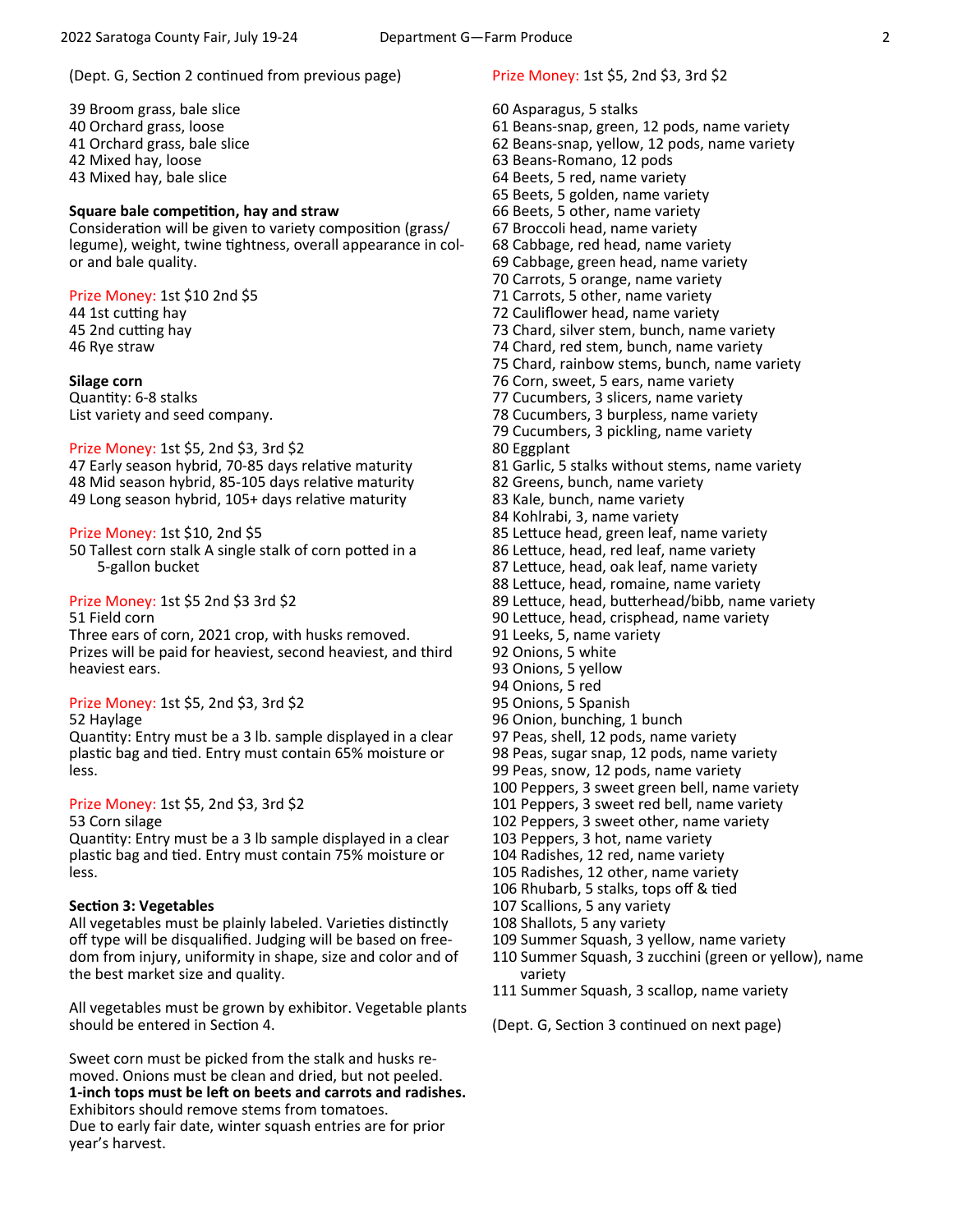(Dept. G, Section 3 continued from previous page)

112 Summer Squash, 3 other, name variety 113 Tomatoes, 5 green, name variety 114 Tomatoes, 5 red ripe, name variety 115 Tomatoes, 5 plum ripe, name variety 116 Tomatoes, 12 cherry ripe, name variety 117 Tomatoes, 5 other, name variety 118 Turnips, 5, name variety 119 Winter Squash, 1 butternut 120 Winter Squash, 1 other, name variety 121 Other vegetable not listed, name variety

### Prize Money: 1st \$7, 2nd \$5, 3rd \$3

122 Market basket of at least 5 vegetables, to be displayed attractively in a market basket (may use bows, ribbons, etc.)

### **Section 4: Potted vegetable plants**

All plants exhibited as pot plants must have been grown by the exhibitor and be displayed in a minimum of 6" pots. No plants will be entitled to a prize if they are unworthy specimens even though they may be the only entry in their class. Prize Money: 1st \$5, 2nd \$3, 3rd \$2

131 Chard plant 132 Celery plant 133 Lettuce plant 134 Pepper plant, sweet 135 Pepper plant, hot 136 Spinach plant 137 Tomato plant, red cherry 138 Tomato plant, red slicer 139 Tomato plant, red plum 140 Tomato plant, other 141 Other vegetable plant not listed 142 Herb plant, basil 143 Herb plant, parsley 144 Herb plant, name variety 145 Herb plant, collection of 10 herbs, name herbs

### **Section 5: Potatoes**

Prize Money: 1st \$5, 2nd \$3, 3rd \$2

151 Blue potatoes, 5, name variety 152 Red potatoes, 5, name variety 153 White potatoes, 5, name variety 154 Yellow potatoes, 5, name variety 155 Russet potatoes, 5, name variety 156 Other potatoes, 5, name variety 157 Largest potato, any variety 158 Sweet potato

#### **Section 6: Fun with vegetables**

There will be only one prize awarded in Classes 171‐174. 1st Prize: \$5

171 Largest zucchini squash 172 New type veggie, name 173 Longest cucumber 174 "Sideshow" freak in any vegetable Prize Money: 1st \$5, 2nd \$3, 3rd \$2 175 Vegetable Art

#### **Section 7: Nuts**

Prize Money: 1st \$5, 2nd \$3, 3rd \$2 Quantity: 1 quart basket ripe nuts picked and grown the previous year

181 Butternuts 182 Hickory nuts 183 Walnuts 184 Chestnuts 185 Others, name

### **Section 8: Maple products**

Each syrup entry **MUST** be in a 12oz. to 16oz. clear glass container only. All syrup containers must display a label identifying the syrup as to Grade A golden, amber, dark, and very dark. Products will be opened and tasted to judge for color, consistency, clarity, and taste.

#### Prize Money: 1st \$5, 2nd \$3, 3rd \$2

- 191 Grade A golden color and delicate taste
- 192 Grade A amber color and rich taste
- 193 Grade A dark color and robust taste
- 194 Grade A very dark color and strong taste
- 195 Maple Cream (1/2 lb or larger) clear glass container only
- 196 Maple Sugar novelties at least  $\frac{1}{2}$  lb.
- 197 Maple Sugar granulated (at least ½ lb.) in a clear, uncolored plastic bag or glass container.

#### **Rules and Regulations for Sections 9-15**

1. All fruit must be labeled and grown by the exhibitor in Saratoga County. All fruit must be grown during exhibit year. Each variety, except plums and grapes, shall be repre‐ sented by a plate containing 5 specimens; plums, by a plate containing 5; grapes, by a plate containing 1 bunch. Articles entered singly may not be included in the exhibition or in collections.

2. Prizes will not be awarded for exhibits that are unwor‐ thy.

3. When an exhibit is not labeled with correct name of vari‐ ety or varieties, it is disqualified. If one or more specimens in any plate is not labeled, the whole exhibit is disqualified. 4. Collections will be judged upon excellence of the varieties for the purpose intended, as well as for quality of fruit. 5. In placing awards the judge will be guided by the follow‐ ing standards of excellence, and exhibitors would do well to select their fruit on the same basis.

a. *Freedom from blemish*. Show fruit should be absolutely free from marks of fungus or physiological trouble, includ‐ ing stippin and watercore, insect injuries of all kinds, and mechanical injury such as loss of stem, burn, russet, limb rub, and bruises.

b. *Color*. All specimens in an entry should be of a uniform color. With red apples, the more color the better, In yellow or green apples, the colors should be clear and even all over.

(Dept. G, continued on next page)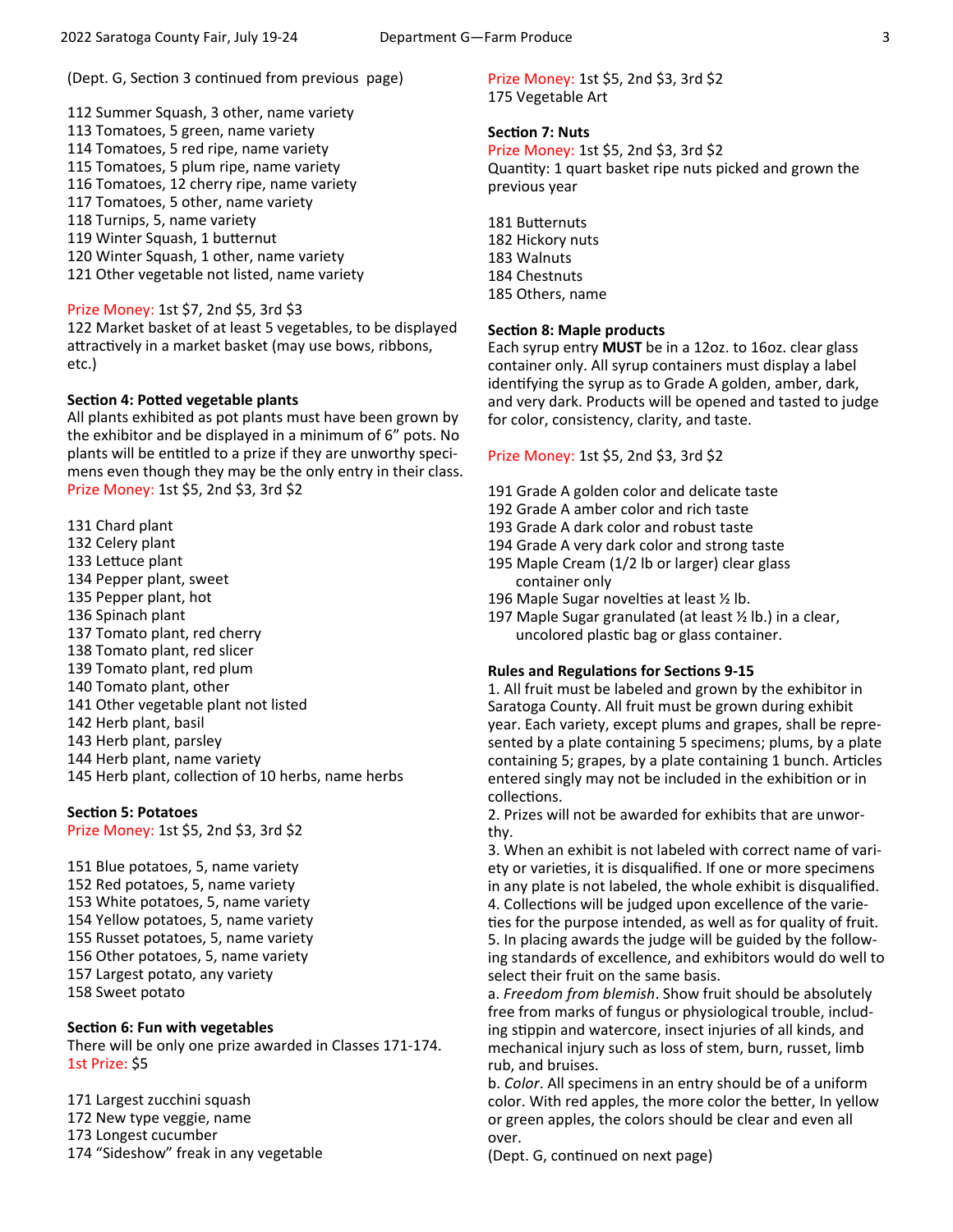(Dept. G, continued from previous page)

6. Although uniformity is not listed as a separate item, it is considered under each of the headings, color, size and form. Uniformity refers to exact resemblance in color, size and form of the specimens making up a plate or exhibit.

#### **Section 9: Ripe early apples**

The official flat will be of the following dimensions: Inside measurements: 10 ½ x 2 ½ x 18 inches. Prize Money: 1st \$15, 2nd \$10

201 Best flat ripe early apples, name the variety

**Section 10: Junior ripe early apples** Prize Money: 1st \$15, 2nd \$10, 3rd \$5

Exhibition of ripe early apples by boy or girl 17 or under. Exhibition and arrangement must be made by exhibitor. Rules are same as other exhibits in this class, except that **no entry fee** is required.

206 Best flat ripe early apples, name the variety (Jr exhibitor)

### **Section 11: Pomme fruits**

Prize Money: 1st \$5, 2nd \$3

Apples. Quantity is to be 5 specimens

211 4 Summer varieties (1 each) 212 Cortland 213 Crispin (mutsu) 214 Duchess 215 Empire 216 Early Gold 217 Gala 218 Golden Delicious 219 Granny Smith 220 Honey Crisp 221 Idared 222 Early Mac 223 Jona Gold 224 Jona Mac 225 Lodi 226 McIntosh 227 Macoun 228 Northern Spy 229 Paula Red 230 Red Astracan 231 Red Delicious 232 Rhode Island Greening 233 Rome Beauty 234 Spartan 235 Spy Gold 236 Tydeman Red 237 Yellow Transparent 238 Variety of apples not listed, name variety **AnƟque varieƟes**  Prize Money: 1st \$5, 2nd \$3, 3rd \$2

240 6 varieties of antique apples (1 each)

#### **Pears**

Prize Money: 1st \$5, 2nd \$3 Quantity: 5 fruits

241 Seckel pears 242 Barlett pears 243 Clapp favorite pears 244 Anjou pears 245 Variety of pears not listed 246 4 varieties of pears (1 each)

### **Section 12: Stone fruits**

Prize Money: 1st \$5, 2nd \$3 Quantity: 5 fruits

261 Japanese plums, note variety 262 European prunes, note variety 263 Yellow fleshed peach, note variety 264 White fleshed peach, note variety 265 Sweet cherry, note variety 266 Sour cherry, note variety 267 Other stone fruit not listed, name fruit & variety

#### **Section 13: Grapes**

Prize Money: 1st \$5, 2nd \$3 Quantity: 1 bunch

271 Concord 272 Red grape, name variety 273 Green grape, name variety 274 Other grape not listed, name variety

### **Section 14: Cultivated berries**

Prize Money: 1st \$5, 2nd \$3 Quantity: 1/2 pint basket

291 Everbearing strawberries 292 Strawberries 293 Blackberries 294 Huckleberries/blueberries 295 Everbearing raspberries 296 Black raspberries 297 Red raspberries 298 Black currants 299 Red currants 300 White currants 301 Gooseberries 302 Other berry not listed, name berry & variety

(Dept. G continued on next page)